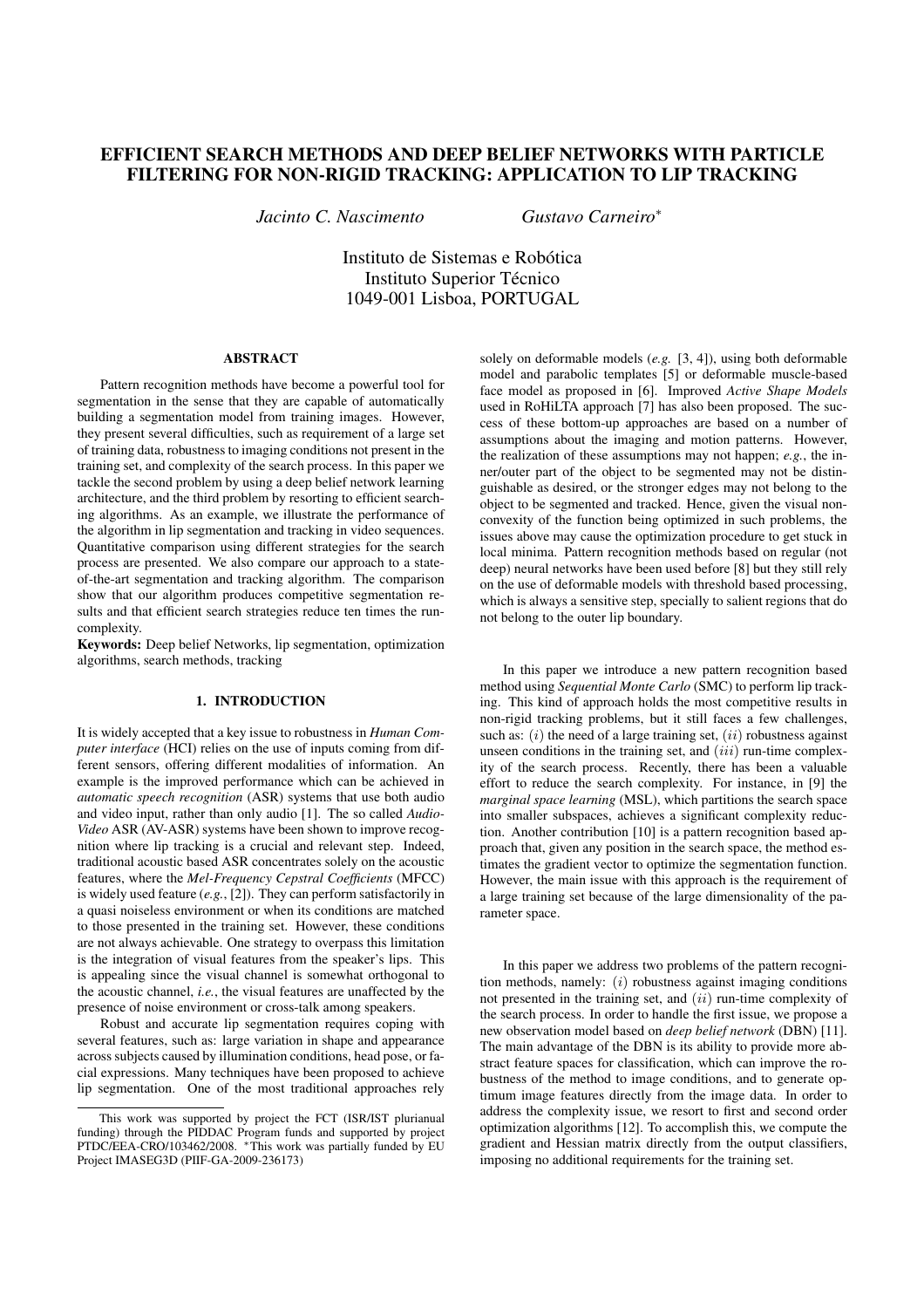### 2. PROPOSED APPROACH

Here, we aim at computing the expected contour segmentation at time instant t,  $S_t = \{s_{i,t}\}\$ , where  $s_{i,t} \in \Re^2$  represents the ith contour sample, with  $i = 1, ..., N$ , given the past and current image observations, *i.e.*

$$
S_t^* = \int_{S_t} S_t p(S_t | I_{1:t}, y_1, \mathcal{D}) dS_t, \tag{1}
$$

where  $I_{1:t}$  denotes the set of images up to instant  $t; \mathcal{D} = \{(I, \theta, S, K)_{i}\}$ is the training set containing  $M$  training images  $I_i$ , the respective manual annotations  $S_i$  and a rigid transformation  $\theta = (\mathbf{x}, \gamma, \sigma) \in$  $\mathbb{R}^5$ , with position  $\mathbf{x} \in \mathbb{R}^2$ , orientation  $\gamma \in [-\pi, \pi]$ , and scale  $\sigma \in$  $\mathbb{R}^2$ ; K is the *lip stage*, *i.e.*,  $K \in \{\text{open, semi}-\text{open, closed}\},\$ (see Fig. 1 for an illustration) and  $y_1$  is a random variable indicating the presence of a lip in the window defined by  $\theta$  given a specific lip stage. The lip stages represent a prior information (as in [13]) that will be used in the transition model as we detail in Section 2.1.

To compute (1), we use particle filtering which approximates the filtering distribution by a weighted sum of  $L$  particles and weights  $\{S_t^l, w_t^{(l)}\}$ , with  $l = 1, \ldots, L$ . Specifically, we use the *sampling importance resampling* (SIR) [14]. In the next subsections we provide details of the transition and observation models and their combination to build the proposal distribution.



Fig. 1. Three different snapshots taken during a speech. From left to right, the lip stages are: close, semi-open and open.

#### 2.1. Transition model

From the posterior distribution in (1), we have

$$
p(S_t|I_{1:t}, y_1, \mathcal{D}) \propto p(I_t|S_t, y_1, \mathcal{D}) p(S_t|I_{1:t-1}, y_1, \mathcal{D}), \quad (2)
$$

where the transition model is

$$
p(S_t | I_{1:t-1}, y_1, \mathcal{D}) =
$$
  
\n
$$
\int_{S_{t-1}} p(S_t | S_{t-1}, I_{1:t-1}, y_1, \mathcal{D}) p(S_{t-1} | I_{1:t-1}, y_1, \mathcal{D}) dS_{t-1}.
$$
\n(3)

We build the transition model as follows:

$$
p(S_t | S_{t-1}, I_{1:t-1}, y_1, \mathcal{D}) =
$$
  
\n
$$
\sum_{k_{t-1}} p(S_t | S_{t-1}, K_{t-1}, y_1, \mathcal{D}) p(K_{t-1} | S_{t-1}, I_{t-1}, y_1, \mathcal{D}),
$$
\n(4)

where  $p(K_{t-1}|S_{t-1}, K_{t-1}, I_{t-1}, y_1, \mathcal{D})$  is computed with the observation model (Section 2.2), and

$$
p(S_t|S_{t-1}, I_{1:t-1}, K_{t-1}, y_1, \mathcal{D}) =
$$
  
\n
$$
G(S_{t-1}|M(K_{t-1})S_{t-1}, \Sigma_S),
$$
\n(5)

where  $M(K_{t-1})$  is a linear transformation applied to  $S_{t-1}$ , which is learned from the training data and  $\Sigma_S$  is the covariance of the annotations also learned from the data set. In summary, the transition model is represented by a Gaussian mixture model that penalizes transitions between lip stages.

#### 2.2. Observation model

The observation model from (1) is defined as:

$$
p(I_t|S_t, y_1, \mathcal{D}) \propto p(S_t|I_t, y_1, \mathcal{D}) p(I_t|y_1, \mathcal{D}), \tag{6}
$$

where the second term is assumed to be a constant and the first term is computed as follows

$$
p(S_t|I_t, y_1, \mathcal{D}) = \int_{\theta} p(S_t|\theta, I_t, y_1, \mathcal{D}) p(\theta|I_t, y_1, \mathcal{D}) d\theta. \quad (7)
$$

The first and the second terms in (7) are the *nonrigid* and *rigid* parts of the detection, respectively. For the computation of the nonrigid part, we assume the independence of the contour samples si,t, *i.e.*

$$
p(S_t|\theta, I_t, y_1, \mathcal{D}) = \prod_i p(s_{i,t}|\theta, I_t, y_1, \mathcal{D}).
$$
 (8)

Defining  $\psi$  as the parameter vector of the classifier for the nonrigid contour, we compute (8) as follows:

$$
p(s_{i,t}|\theta, I_t, y_1, \mathcal{D}) = \int_{\psi} p(s_{i,t}|\theta, I_t, y_1, \mathcal{D}, \psi) p(\psi|\mathcal{D}) d\psi \quad (9)
$$
  
= 
$$
\int_{\psi} p(s_{i,t}|\theta, I_t, y_1, \mathcal{D}) \delta(\psi - \psi_{MAP}) d\psi,
$$

where  $\psi_{\text{MAP}} = \arg \max_{\psi} p(\{S_i\} | \{(I, \theta)_i\}_{i=1...M}, \psi), \delta(.)$  denotes the Dirac delta function, and  $(S, I, \theta) \in \mathcal{D}$ . Concerning the first probability in the result of (9), we train a regressor that indicates the most likely location of the lip border (see Fig. 2). This means that the nonrigid detection (8) can be rewritten as

$$
p(S_t | \theta, I_t, y_1, \mathcal{D}) = \prod_i \int_{\psi} \delta(s_{i,t} - s_{i,t}^r(\theta, I_t, y_1, \mathcal{D})) \delta(\psi - \psi_{MAP}) d\psi,
$$
\n(10)

where,  $s_{i,t}^r$  is the output of the regressor for the *i*th point. Fig. 2 shows patches used for training and testing the regressor. For instance, given an input patch like the ones displayed on the bottom right of Fig. 2, the regressor outputs the most likely location of the transition lip-skin, according to the learned model parameters  $\psi_{\text{MAP}}$ . Note that we also build a principal component analysis (PCA) space using the annotations  $S$  from  $D$ , and the final solution  $S_t$  from (10) is obtained from a low-dimensional projection of  $s_{i,t}^r$ .

The rigid detection is expressed as

$$
p(\theta | I_t, y_1, \mathcal{D}) \propto p(y_1 | \theta, I_t, \mathcal{D}) p(\theta | I_t, \mathcal{D}), \quad (11)
$$

where  $p(\theta | I_t, \mathcal{D})$  is the prior on the space parameter. For the first term in (11) the vector of classifier parameters  $\gamma$  is obtained via MAP estimation, *i.e.*,  $p(\gamma | \mathcal{D}) = \delta(\gamma - \gamma_{MAP})$ , so

$$
p(y_1 | \theta, I_t, \mathcal{D}) = \int_{\gamma} p(y_1 | \theta, I_t, \mathcal{D}, \gamma) \delta(\gamma - \gamma_{\text{MAP}}) d\gamma, \quad (12)
$$

where  $\gamma_{\text{MAP}} = \arg \max_{\gamma} p(y = 1 | \{(I, \theta)_i\}, \gamma)_{i=1..M}$ .

Note that we use DBN as the statistical model for the rigid and nonrigid classifiers described above. Fig. 2 (top) shows patches used for training the rigid classifier, Fig. 2 (middle) displays a subset of the features learned by the DBN, which resemble wavelet features, as also noticed in [11].

#### 2.3. Proposal distribution

The proposal distribution is denoted as follows

$$
q(S_t|S_{1:t-1}^{(l)}, I_{1:t}, y_1, \mathcal{D}) \sim \alpha q_{\text{obs}}(S_t|K_t, y_1, I_{1:t}, \mathcal{D}) + (1-\alpha)p(S_t|S_{t-1}, \mathcal{D}),
$$
 (13)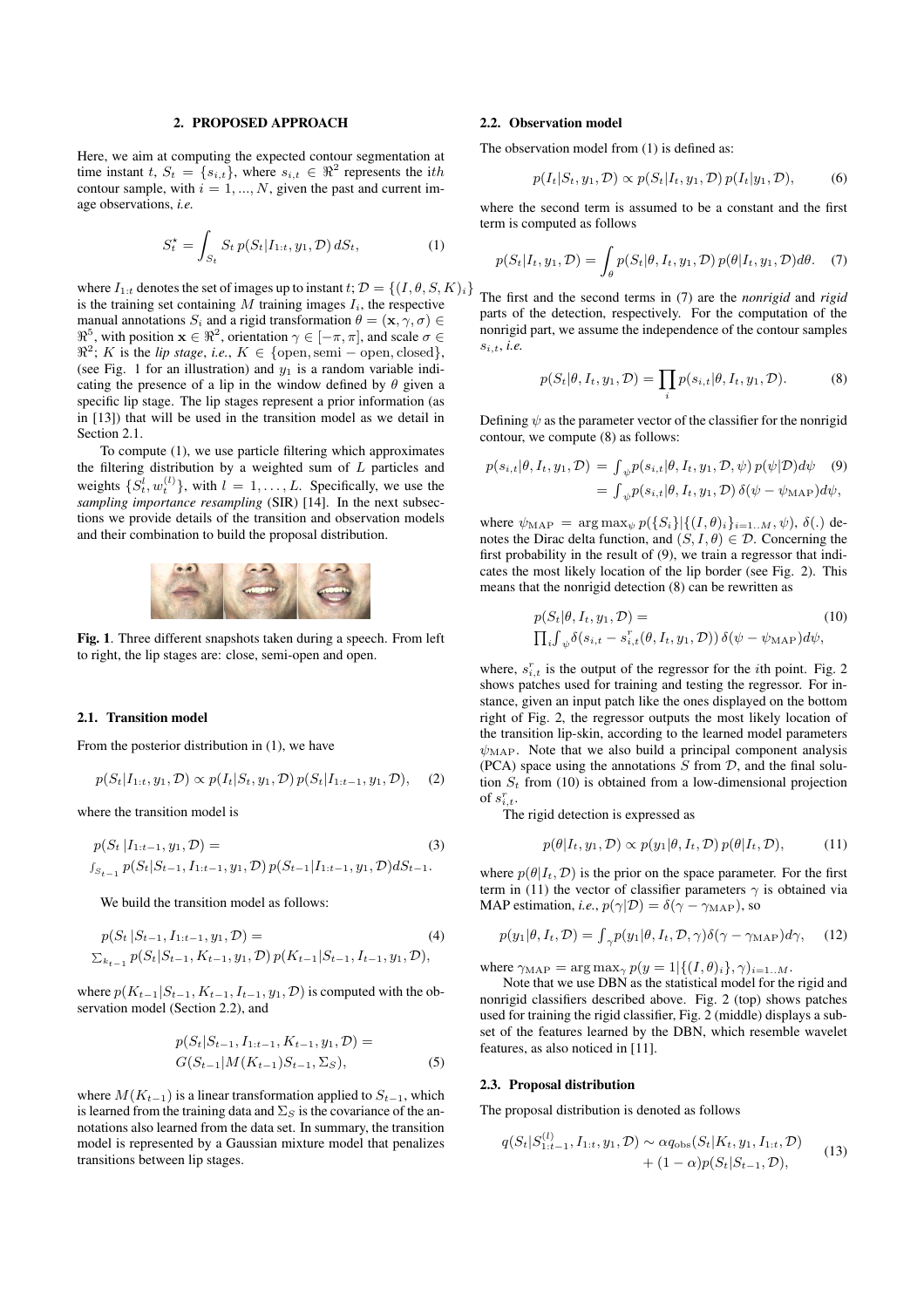

Fig. 2. Patches used for training the rigid classifier (top), subset of learned features (middle), normal lines from annotation points used to train the regressor (bottom).

where the first term is the observation model given by

$$
q_{\text{obs}}(S_t|K_t, y_1, I_{1:t}, \mathcal{D}) = \sum_{\widetilde{S}_t} \mathcal{C} p(\widetilde{S}_t|I_t, y_1, \mathcal{D})
$$
  

$$
G(S_t|\widetilde{S}_t, \Sigma_S),
$$
 (14)

where  $\widetilde{S}_t$  denotes the set of the top detections, C is a normalization constant and  $p(\widetilde{S}_t|I_t, y_1, \mathcal{D})$  is the probability response of the observation model of a given segmentation. The meaning of (14) is that, the higher is the overlap between the detection of the DBN and the mixture dynamical model, the larger is its weight. If there is no overlap between the DBN detection hypotheses and the mixture motion models, then the proposal distribution will be guided by the transition distribution. In this paper

$$
\alpha = \max_{\widetilde{S}_t} \exp\{-K_{\alpha}(\widetilde{S}_t - S_{t-1})^T \Sigma_S^{-1} (\widetilde{S}_t - S_{t-1})\},\tag{15}
$$

where  $K_{\alpha}$  is determined through cross validation.

### 3. EFFICIENT SEARCH METHODS

For the rigid and nonrigid lip segmentation (1), there is a five dimensional space and N dimensions, respectively. This results in a search space of  $K^{5+N}$  samples, which is prohibitive for most practical values of  $K \in [10^2, 10^3]$  and  $N \in \{10, ..., 25\}$ . Running the search procedure on the image pyramid, with one classifier per image scale reduces the search space substantially. The advantage here, is to reduce the number of samples in the coarser scale to  $K_{\text{coarse}}$  and progressively move to finer scales only the best  $K_{\text{fine}} \in [10, 30]$  candidates. Recall that, the search space procedure in fine scales needs to occur only around the current search point, which means that we have  $3<sup>5</sup>$  (3 points in 5 dimensions) samples for each point of the  $K_{\text{fine}}$  positions. Furthermore, performing the nonrigid search after the rigid search, means that we have a total search space of  $K_{\text{coarse}}^5 + (\text{#scales} - 1) \times K_{\text{fine}} \times$  $3^5 + N$ .

Our contribution is twofold:  $(i)$  reduction of the search space, and  $(ii)$  implementation of efficient search procedures. Concerning the first one, we learn a prior distribution from the training data on the coarse search space, and sample (via Monte Carlo sampling)  $K_{\text{coarse}}$  from this distribution. This means that we have a search space with dimension  $K_{\text{coarse}} + (\text{#scales} - 1) \times K_{\text{fine}} \times 3^5 +$  $K_{\text{fine}} \times N$ . Regarding the second contribution, we propose two methods that are used in optimization algorithms: (i) *gradient descent* and (ii) *Newton step* [12]. This allows to reduce the exhaustive search of 3 5 points. These two optimization methods work for convex functions, however, their use in non-convex functions,

such as the ones produced by the DBN classifier, only work if the  $K_{\text{coarse}}$  is sufficiently large. In gradient descent, the gradient in (12) is computed numerically using central differences, representing a computation of the classifier in 10 points of the search space, *i.e.*, 5 parameters  $\times$  2 points. Limiting the number of iterations, say, between 1 to 5 for each hypothesis, the search space is reduced to 20 to 100 points, which is smaller than  $3<sup>5</sup>$ . Theoretically speaking, a faster convergence can be achieved with the Newton step, but the computation of the Hessian matrix, gradient and line search requires 25+10 search space points. Limiting the number of iterations between 1 and 5, means that the complexity of this step for one hypothesis is between 35 and 175, which is also smaller than  $3^5$ .

### 3.1. Training and detection procedures

For the training of the observation model, we used 1000 images (from 10 sequences) of lip annotations. For the rigid classifier, an image scale space is built, *i.e.*,  $\mathcal{L}(\mathbf{x}, \sigma) = \mathbf{G}(\mathbf{x}, \sigma) \star \mathbf{I}(\mathbf{x})$ , where  $G(.)$  is the Gaussian kernel, **I** is the input image,  $\sigma$  is the image scale, and  $x$  is the image coordinate.

For the rigid part, we separately train three classifiers  $(12)$ ; one for each scale  $\sigma = \{2, 4, 8\}$ . The positive and negative training sets are defined based on a different scale dependent margin  $m<sub>\sigma</sub>$  that increases by a factor of two after each octave. Thus, the positive set for  $\mathcal{L}(\mathbf{x}, \sigma)$ , is randomly generated inside the interval  $[\theta - m_{\sigma}/2, \theta + m_{\sigma}/2]$ ; the negative set is randomly generated outside of the interval  $[\theta - m_{\sigma}, \theta + m_{\sigma}]$ , where  $\theta$  is the vector containing the parameters of the rigid transformation of the lips annotations. See positive patches in Fig. 2 (top).

For the nonrigid part, the regressor (10) is trained at  $\sigma = 2$ , where each training sample is a normal line of 41 pixels (see Fig. 2 bottom for an illustration) and the label to learn is the pixel index in the interval  $[1, ..., 41]$  that is closest to the lip boundary. The structure of the DBN was determined using cross validation. Finally, we have  $K_{\text{coarse}} = 10^3$  and  $K_{\text{fine}} = 10$ . For the SIR algorithm, the following parameters were determined through cross validation: (i) *number of particles*: 100; (ii)  $K_{\alpha} = 0.1$  (see (15)).

# 4. EXPERIMENTAL RESULTS

The performance of the tracker was measured by comparing the contour estimates with the bottom-up MMDA (*Multiple Model Data Association*) tracker [15]. This tracker provides state-of-theart results in the problem of heart tracking, which shares several of the challenges present in lip tracking (*e.g.*, varying texture and image conditions and appearance changes caused not only by motion). In MMDA, an initial contour is manually drawn in the first frame of the sequence. From this initial contour, a validation gate is built from which a discriminant Fisher classifier is trained, allowing to distinguish between lip and skin. Comparing to the MMDA, the advantages of the approach presented in this paper are the following:  $(i)$  does not need an initial segmentation guess;  $(ii)$  presents robustness to changing light conditions throughout the sequence and (iii) does not overfit the test sequence (*i.e.*, it does not need to train a Fisher classifier for every new test image).

To evaluate the performance of the method, a manual ground truth (GT) is provided for all the images in the sequences. We use the Hammoude distance (as in [15]) to compare the contours of the manual GT and the output of the MMDA and the DBN trackers.

From the results, the proposed method exhibits advantages in the sequences containing brightness (see Fig. 3 seq.  $\#1$ ), low contrast between skin and lips (seq. #7), and the presence of noise (seq. #2 contains a face with a beard). However, the method still needs a representative training set. For example, seq. #3 and seq.